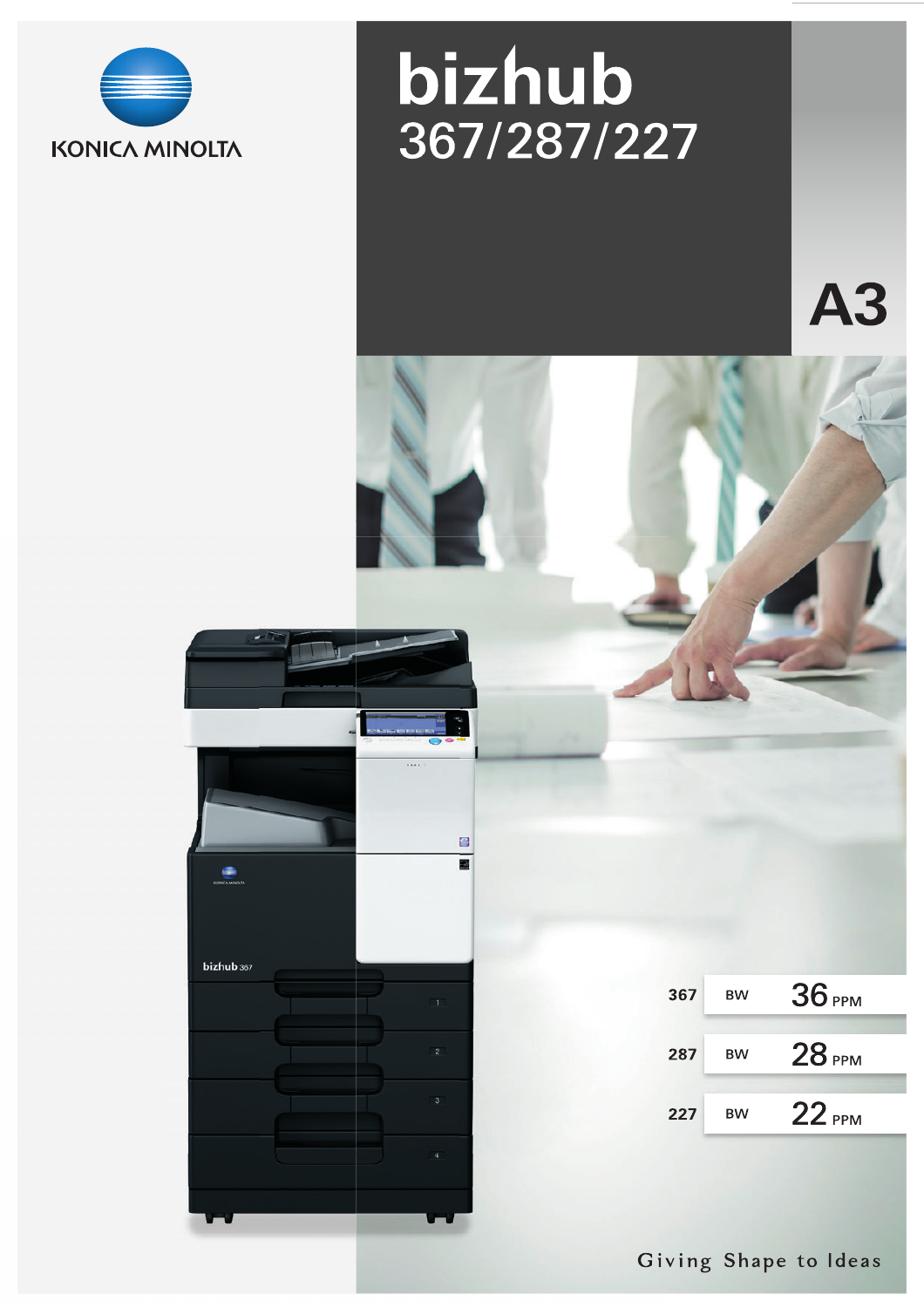## **Monochrome MFP with advanced functions is able to respond your workstyles**



#### **The simplicity and usability to fit in any working environment**

#### **New 7 inch operation panel**

The new 7 inch operation panel provides industry top class multi-touch sensitivity, user friendly interface and intuitive operability. 4 hard menu keys at the bottom of the panel and the on-screen soft menu keys can allow user to register up to 9 commonly used functions such as copy, scan/fax, preview or soft numeric keypad.



Soft menu keys will appear by tapping on the screen tab.

#### **Widgets function**

Text boxes, icons, or GIF animations can be posted on the MFP operation panel like the sticky notes. These can be used to display office communications, MFP usage rules, or warnings.



#### **Lighter and compact MFP body**

The newly developed MFP main body offers compact and lightweight body than its predecessor, the bizhub 283/223. The MFP is able to fit almost in any type of working space.

#### **The product design**

The bizhub 367 series adopts the easy and intuitive INFO-Palette design and smart user interface. To ensure, to always provide the same user experience in any business situation through the seamless operation no matter from the PCs, tablets or smartphones.



**INFO-Palelte** 

#### **Print from anywhere, anytime with the most advanced wireless, mobile and cloud technology**

#### **To connect with Android devices**

The new Mobile Touch Area on the operation panel is ready to support NFC (Near Field Communication) connection with Android\*1 devices.

Touch the area with Android device to perform paring through the PageScope Mobile (PSM). Select files on the PSM, then touch the device to the operation panel to perform print\*2 or touch the device to the operation panel to perform scan\*2 .



\*1 NFC connection requires Android OS 4.4 or higher to be installed. \*2 Wireless LAN environment is required to perform touch to print and scan.

#### **Wireless LAN (AP mode) support**

The MFP becomes a wireless LAN Access Point\*6 to allow direct wireless connection between mobile devices and bizhub. Devices brought into the office will be able to directly connect with bizhub and are securely separated from existing company LANs.

PageScope Mobile will enable more convenient use, as wireless set up can be completed between a mobile device and bizhub simply by reading the QR code that is displayed on the machine panel.

\*6 Optional Upgrade Kit UK-212 and Device Connection I/F Kit EK-608 or EK-609 are required.

QR code display screen Wireless LAN (AP mode) connection image





can be made with up to 5 devices.

#### **Standard web browser**

The multi-touch UI in the operational panel can be used to display and print out web page contents. It is convenient for print required portions of PDF files that can be viewed on websites, or to print maps for places you are about to visit.

#### **To connect with iOS devices**

For the iOS device, to search and register MFP nearby into the PageScope Mobile (PSM)<sup>\*3</sup> via Bluetooth LE (BLE)<sup>\*4</sup> technology. Additionally, iOS devices can be used to log-into MFP through BLE connection. Select files on the PSM to print\*5 directly from iOS devices or scan\*5 files directly to the iOS devices.

\*3 PageScope Mobile for iPhone/iPad version 5.0 or higher is required.

\*4 Optional Device Connection I/F Kit EK-609 is required.

\*5 Wireless LAN environment is required to perform print and scan.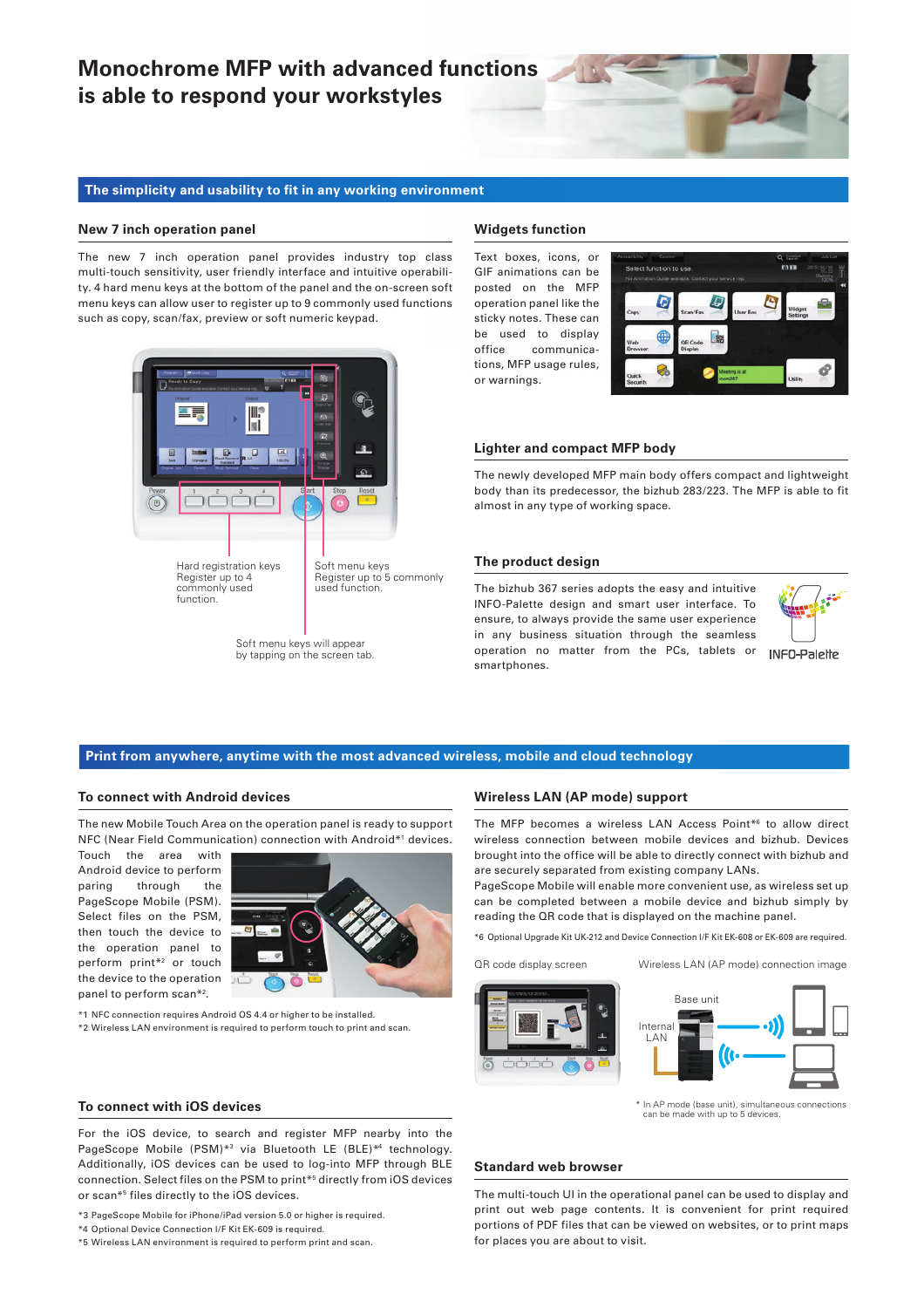#### **To connect instantly without print drivers to the industry standard mobile technologies**

#### **AirPrint**

Apple's standard printing system compatible with iOS 4.2 and Mac OS 10.7 or later. A compatible printer on your wireless LAN can be used.

### **Mopria Print Service**

Wireless printing technology provided by Mopria Alliance. Allows you to print from devices installed with Android 4.4 or later.



With the compatible software installed, you can print from any locations via the internet regardless OS or device types.

- \* Google Cloud Print Setup and Google account registration are required.
- \* Optional Upgrade Kit UK-211 is required.



mopria

г

Google<sup>-</sup> Cloud Print Ready

#### **Konica Minolta Print Service**

Print directly to bizhub via a wireless LAN from Android 4.4 or later installed devices.

#### **PageScope Mobile**

A genuine mobile print application offered by Konica Minolta. To allow usage of wide range of bizhub functions such as duplex print, security print, staple and punch.







#### **Flexible and advanced security features to protect valuable information**

#### **Authentication on the MFP main unit**

Authentication can be performed directly on the main unit. Detailed access control can be set up for each function including copy, print, scan, and fax\*1 .

\*1 FAX feature requires optional FAX Kit FK-513 and HDD will be needed if MFP does not equip the HDD as standard.

#### **IC card authentication**

To authenticate<sup>\*2</sup> with various types of IC card<sup>\*3</sup>. The authentication

method also compliance with SSFC (Shared Security Formats Cooperation) standard. Besides the IC card, authentication can also be performed with any Android devices\*4 that equipped NFC antenna.



- \*2 Optional Authentication Unit AU-201S and Device Connection I/F Kit EK-608 or EK-609 are required.
- \*3 Compliant non-contact IC cards include FeliCa (IDm), SSFC, FCF, FCF (campus), FeliCa Private, and MIFARE (UID).
- \*4 Requires Android 4.4 or later that supports HCE (Host Card Emulation) or PageScope Mobile for Android v4.1 or later.

#### **Biometric authentication**

Your finger veins becomes the most accurate authentication tool.

The biometric authentication is easy to implement but offer very high-level security.

\* Optional Biometric Authentication Unit AU-102, Working Table WT-506 and Device Connection I/F Kit EK-608 or EK-609 are required.



#### **TPM (Trusted Platform Module)**

Control the confidential information with a TPM (Trusted Platform Module) security chip which encrypts and decrypts any confidential data. The confidential information will be encrypted and stored only in the dedicated storage area in the chip. To avoid unauthorised reading from the outside.

\* Optional i-Option LK-115 v2 is required.

#### **Server-less pull printing**

Print jobs sent by user can be printed from any MFP in the office print group. To allows user to build a server-less pull printing system easier and with low introduction cost.

- \* A pull printing system consisting of a maximum of 10 MFPs can be created. It is necessary that all corresponding MFPs be in the same network.
- \* Optional i-Option LK-114 and Upgrade Kit UK-211 are required to be installed to each of the MFP.



#### **ID & Print**

If user set a password in the printer driver screen before execute the print, the print data will be stored in the HDD of the MFP and will not be printed at MFP until the same password is entered on the MFP operation panel. This function is useful when printing confidential documents or to restrict the receipt of outputs only to specific user.